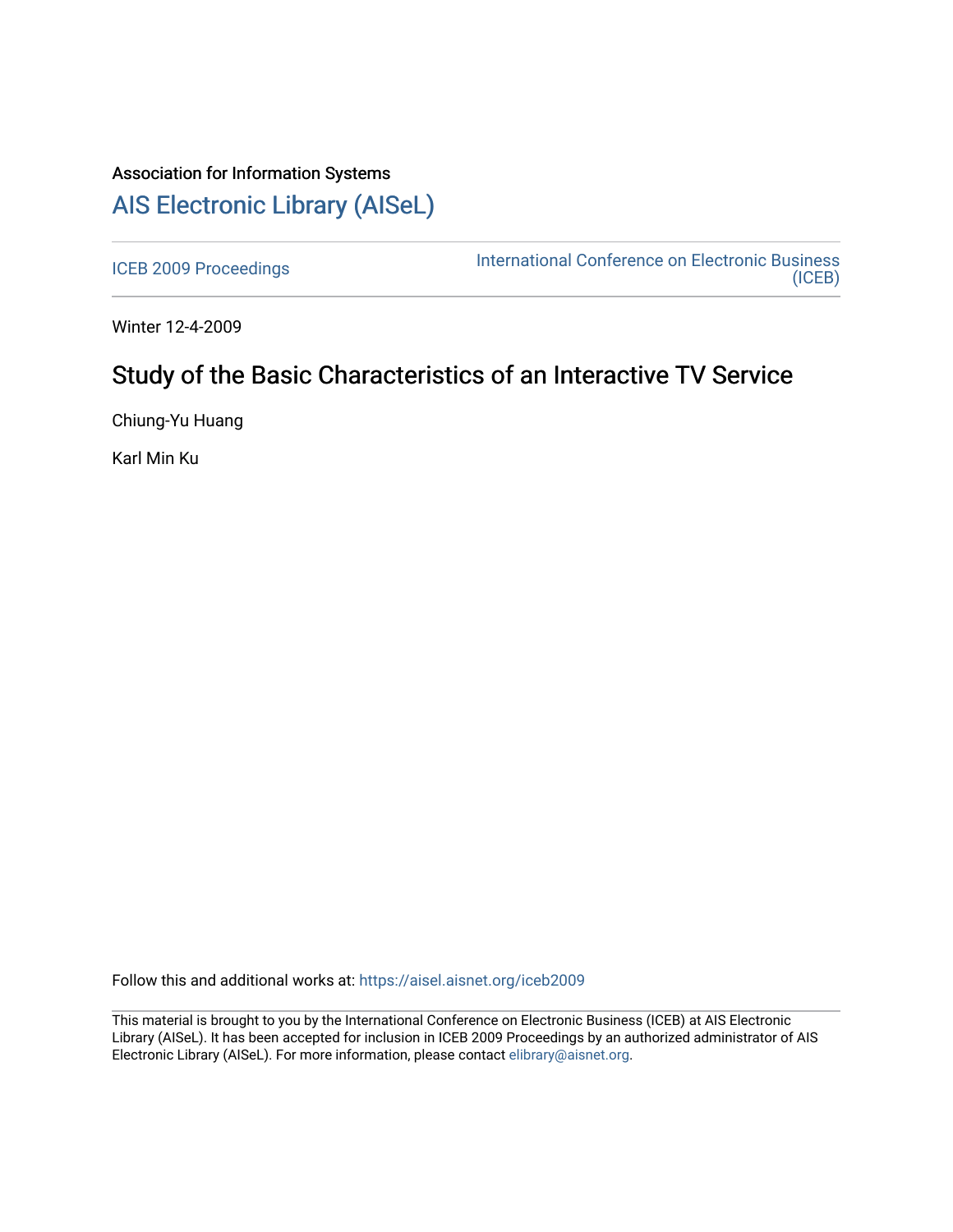## **STUDY OF THE BASIC CHARACTERISTICS OF AN INTERACTIVE TV SERVICE**

## Chiung-Yu Huang, Karl Min Ku Director of Information Division, National Central Library Director-General

### **Abstract**

The iTV service was too conceptually nebulous to readily comprehend. It was variously mistaken as referring to a network television service and a digital television service. To avoid further setbacks, it is very important that we clarify the basic characteristics of iTV service for the benefit of the fields of information technology, MIS, broadcasting, commerce and so on. After conducting literature reviews and interviews, we were able to delineate the basic characteristics of iTV service as follows:1. The contents of iTV service; 2.The supply and use process, and components of the iTV service.

## **Format Instructions**

### **1.Background and motivation**

The fall out from the financial tsunami has severely affected every industry. Without exception, enterprises are actively seeking new business opportunities to ward off its effects. With the developed networks of the current era, e-commerce is receiving particular attention and making serious waves. The embedding of advertisements on the World Wide Web is growing in prevalence. However, only 50% of this embedded advertising is seen by users. This is considerably smaller than the 93% of advertisements seen in the Yellow Pages and the 97% seen on television. Indeed, it demonstrates that the development of e-commerce has been largely unsuccessful. In addition to holding the highest rate of television advertising, Tsaih, Chang and Huang [22] state that transmitted ITV content has the following four characteristics and each of them can be referred to as a (customer) value driver of the proposed ITV business: appeal, direct interactivity, accessibility of information, and customization. Therefore, enterprises are again focusing on television, and are using the interactive model of e-commerce to guide the development of interactive television services. In turn, this is prompting the evolution of other services such as in the digitalization of book content. This evolution forms as a background to the current study.

Given the novelty of interactive television services, it is easy to form misconceptions. A simple example is the misunderstanding that network television and digital television can provide interactive television services. This has affected the development of these services, thereby delaying the

next wave of business. In addition, this also affects the reach and evolution of related services. The major tasks and purposes of this study are to determine how to define the fundamental characteristics of interactive television services, to effectively grasp the focus of development and to encourage the realization of new business opportunities and services.

#### **2.Literature review**

The following literature review was carried out to establish the foundation and coherent development of this research.

#### **2.1Television services**

Kim and Sawhney[14] argue that television services have the ability to generate and exchange of control information. Culturally, the audience passively receives the services provided by the company (television station and system operator). Institutionally, television services are controlled by government and supervisory bodies. Technologically, television services preserve the social structure under the central government and the audience passively receives services from the company (television station and system operator).

Television services present content in the televising equipment of the audience during the process of broadcasting (as in Figure 1 [5]). However, for each generation of television services the business models, control strategies and regulatory models are different (see Table 1: Galperin and Bar, [10]).



Source: Chiung-Yu Huang[5]

Table 1: Table of comparisons of three generations of broadcasting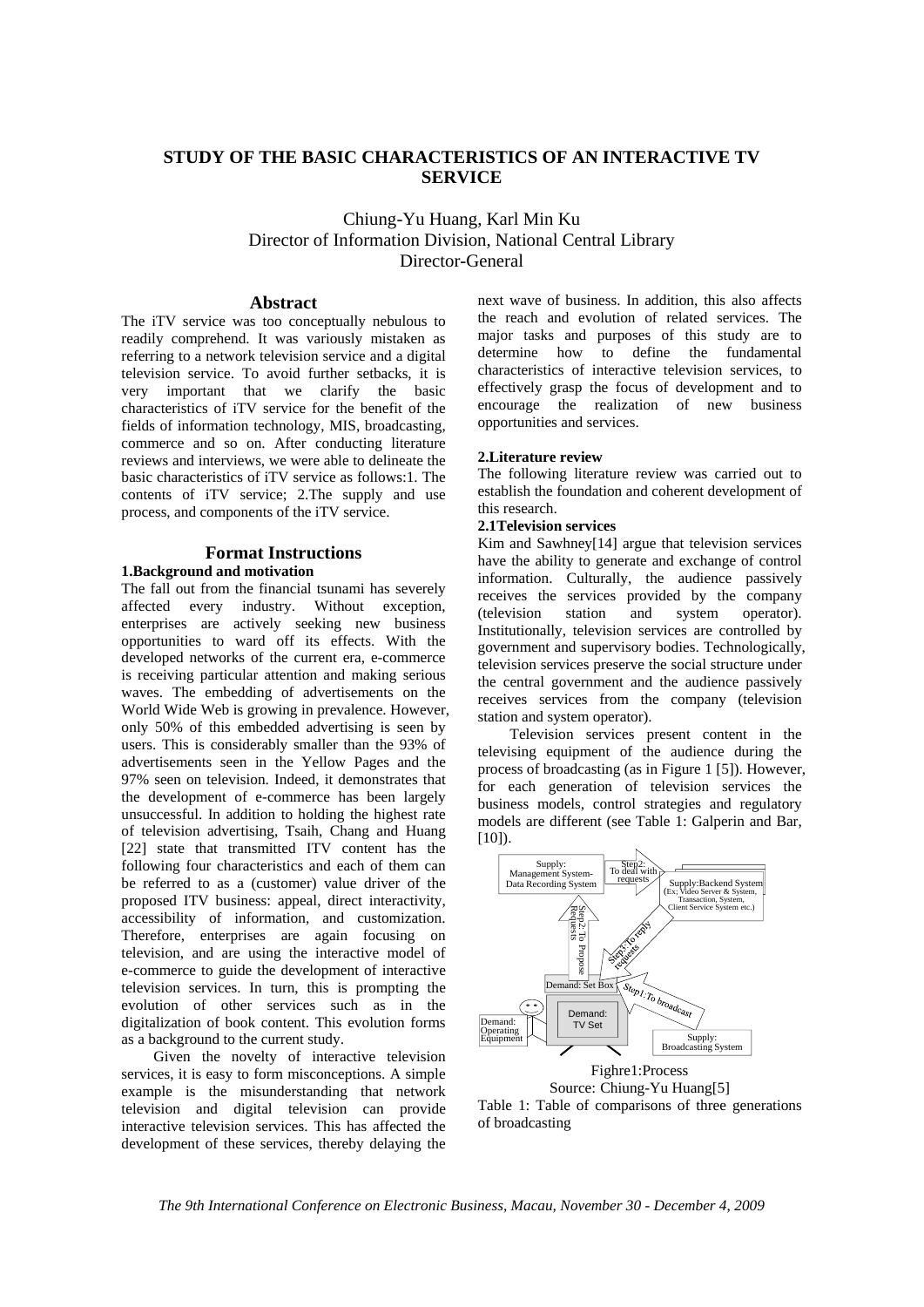| Gen<br>erat<br>ion                          | First<br>generation:<br>Fordist<br>television                 | Second<br>generation:<br>Multi-chan<br>nel<br>television                           | Third<br>generation:<br><b>ITV</b>                                               |
|---------------------------------------------|---------------------------------------------------------------|------------------------------------------------------------------------------------|----------------------------------------------------------------------------------|
| Ser<br>vice                                 | One-way<br>broadcasti<br>ng of few<br>video<br>channels       | One-way<br>broadcasti<br>ng of<br>multiple<br>video<br>channels                    | Two-way<br>delivery of<br>multiple<br>video<br>channels and<br>other<br>services |
| <b>Bus</b><br>ines<br>S<br>mo<br>del        | Mass<br>advertising<br>and/or<br>license<br>fees              | Mass<br>advertising<br>, license<br>fees and<br>subscriptio<br>ns                  | Targeted<br>advertising,<br>subscriptions<br>and<br>transaction<br>fees          |
| Con<br>trol<br>strat<br>egie<br>S           | Property<br>rights over<br>spectrum<br>license                | Integration<br>of<br>distributio<br>n and<br>content<br>assets                     | Access<br>control and<br>proprietary<br>standards                                |
| Reg<br>ulat<br>ory<br>Mo<br>del<br>$\Omega$ | Public<br>trustee<br>(incumbent<br>protection)<br>$C - 1 - 1$ | Mix of<br>public<br>trustee and<br>limited<br>utility<br>regulation<br>$1.5 - 101$ | Yet to be<br>defined                                                             |

Source: Galperin and Bar [10]

#### **2.2Interactivity and interactive media**

Interactivity that is not integrated with media technology is simply face-to-face dialogue. If it is integrated with media technology, then there are three approaches: communication, mediated environment and empowerment of the users [14].With regard to communication, it is argued that the key components for interactivity are information analysis and exchange. The emphasis is on the scope of awareness and depth of experience in terms of the mediated environment, and the communication in the mediated environment is highly valued. By empowering users, it is believed that interactive media can provide a platform for different levels of communication through the generation and exchange of control information on consumer usage.

Kim and Sawhney[14] argue that new interactive media can provide all kinds of objectives for users, such as communication platforms for entertainment or knowledge sharing. Therefore, new interactive media should include communicability – which can take the form of any type of communication (such as one-to-many, many-to-many, or many-to-one); malleability – so that it can adapt to the needs of individuals and groups and provide them with a voice; information and images are also elastic; programmability – so it can design information

platforms to handle and generate information; and creativity – so the potential is created for individual news. Therefore, interactive television has consumer power of control at the center and has already surpassed traditional television media, which only offers a complete set of programmed content. It is different from traditional television media, where control is centralized and cannot be transferred.

Pramataris et al [17] argue that the greatest contribution of interactive television is the new opportunity for personalization of the media. In traditional media, sellers or advertisers have to use direct consumer surveys from market research companies in order to obtain information about customer responses. Thereafter they can improve their advertising or implement enhanced customized services. However, with this method it is very difficult to verify whether these services or advertisements are really being provided to potential target consumer groups. With interactive media, customers can directly or indirectly provide their viewing or usage information through their interactive behavior. In addition, they can also amend or present individual customer information, rather than information for a large consumer group.

#### **2.3Interactive television services**

The definition of interactive television services according to the Independent TV Committee in Britain is that "interactivity is a function and not a special form of service, and it can be used in many different situations" [13].

Viewers can be involved in the exchange in the following ways. Firstly through changing the content that appears onscreen, like choosing television programs or advertising background information, or scene selection. They can also watch a secondary program while watching one of these programs. Secondly, through providing information to television stations through return channels (usually phone lines), such as ordering goods, providing opinions on television programs and through voting or participating in game shows. These services, whether provided via satellite, cable or wireless digital, can only be used by members of the public with digital equipment. Furthermore, Britain's Independent TV Committee argues that the general approach of interactive television services is different from network services. Its content and services are developing well, but only in an environment with the support of more broadly identifiable standards can station managers, advertising representatives and viewers become more willing to trust and utilize each other.

Yu-li Liu[25]argues that although two-way interactive television services have both narrow and broad definitions, feedback is the essential factor in both. The narrow definition refers to the system (or channel) operator placing the scheduled programs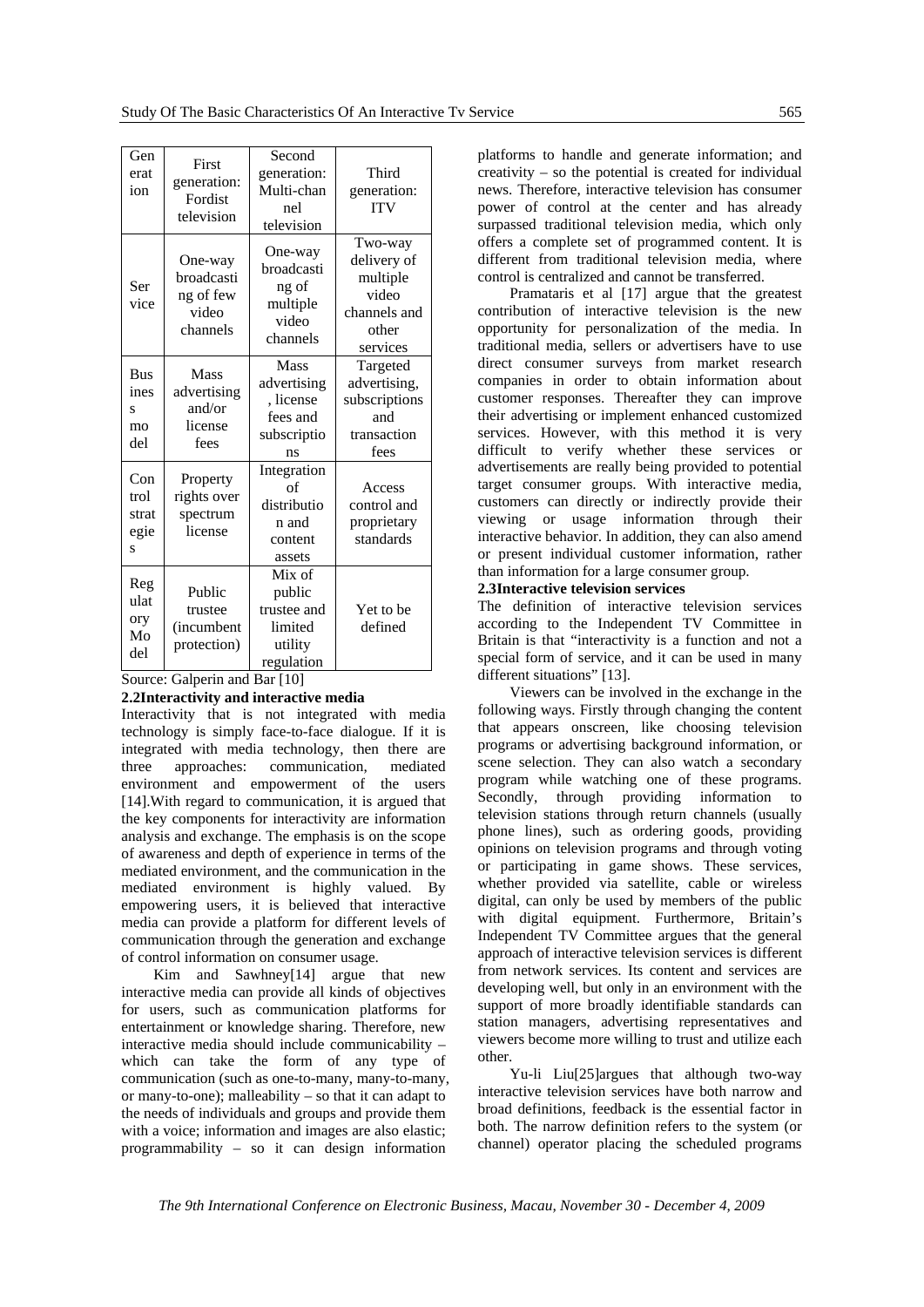into the video server, which at any time can respond to subscriber demands. Consumers can receive all their desired programs and services through their television set via transmission networks, transmitted program signals, and digital decoders. The broad definition refers to interaction with the programming source, not necessarily through a network. Communication can be over the telephone, such as song selections, call-in shows, and responding to voice and multimedia information. These all come under the broad definition.

Brown and Anderson[4] argue that the concept of interactive television services, where the level of audience participation is clearly increasing, is that consumers can become programming managers and enter information and areas of entertainment, transforming television into a consumer entertainment center and shopping cart. Additionally, ITV services also emphasize initiative and immediacy; it can provide users with a large amount of information and can immediately present information such as user opinions and lists.

Galperin and Bar<sup>[10]</sup>.believe that ITV is a pull strategy: subscribers request services from multi-channel video programming distributors (MVPD), which are not necessarily linked to specific video programming. ITV has already surpassed the concept of a simple expansion of current television. Furthermore, viewers themselves take the initiative to send requests to providers. Services are not actively provided on the supply-side.

Galperin and Bar[10].categorize ITV as follows. One is a program-related ITV service, which is integrated with any particular video stream; and the other is a dedicated ITV service, which is not integrated with any particular video stream. The former is directly linked to one or several video streams and can be used to strengthen and expand the core business of television stations. The latter is independent from any specific program stream, and is sent with multi-channel video programming to third parties who have signed contracts, such as those pertaining to information, shared content and services for car salespeople and bankers. Multi-channel video programming is sent to station manages and subsequently offered to third parties for their input.

According to Tsaih et al.[22]., interactive television services can be split into the categories of "walled gardens", where multi-channel video programming controls the transmission, and online "wild forests", which are not restricted by multi-channel video programming. The difference between the two ITV services is in whether or not the consumer can receive third party content or services that are not in collaboration with multi-channel video programming.

Pramataris et al. [17] argue that in terms of the

level of interactivity of ITV, it is believed that different types of interactive television programs can lead to different levels of viewer interaction. Therefore, interactivity is a two-dimensional structure. Firstly, the level of interactivity depends on the nature of the content. Secondly, the level is the inclination of viewers to interact. Yu-li Liu [25]argues that the two-way interactivity of ITV services can be separated into five levels (as in Table 2). The higher the level, the more sophisticated the level of interactivity.

Table 2: Levels of two-way ITV services

|        | vels of two way   | TT A<br>$5C1$ vices |        |
|--------|-------------------|---------------------|--------|
| Level  | User operation    | Communic            | Appli  |
| of     | model             | ation               | cation |
| intera |                   | medium              |        |
| ctivit |                   |                     |        |
| у      |                   |                     |        |
| None   | Linear            | Telephone           | Simil  |
| (0)    | broadcast, users  |                     | ar to  |
|        | can change the    |                     | pay-T  |
|        | channel and       |                     | V      |
|        | program           |                     | video  |
|        |                   |                     | -on-d  |
|        |                   |                     | eman   |
|        |                   |                     | d      |
| Low    | Linear            | Cable TV,           | Pay-T  |
| (1)    | broadcast, users  | not in real         | v      |
|        | can talk to the   | time                | video  |
|        | host of the       |                     | -on-d  |
|        | provided          |                     | eman   |
|        | content and       |                     | d      |
|        | have the same     |                     |        |
|        | control over      |                     |        |
|        | programming as    |                     |        |
|        | in the operation  |                     |        |
|        | of a VCR          |                     |        |
| Middl  | Wireless          | Cable TV            | E-cat  |
| e(2)   | broadcast, users  | network in          | alogu  |
|        | can talk with the | real time           | es     |
|        | host of the       |                     |        |
|        | provided          |                     |        |
|        | content and       |                     |        |
|        | have similar      |                     |        |
|        | control           |                     |        |
|        | programming as    |                     |        |
|        | in the operation  |                     |        |
|        | of LD             |                     |        |
| High(  | Wireless          | Cable TV            | Electr |
| 3)     | broadcast, users  | network in          | onic   |
|        | can select        | real time           | banki  |
|        | servers and       |                     | ng     |
|        | terms of service  |                     |        |
| Comp   | Wireless          | Cable TV            | Video  |
| lete   | broadcast, users  | in real             | confe  |
| (4)    | can select        | time, and           | renci  |
|        | servers and       | can also            | ng     |
|        | terms of service, | provide             | and    |
|        | and can have      | real time           | multi- |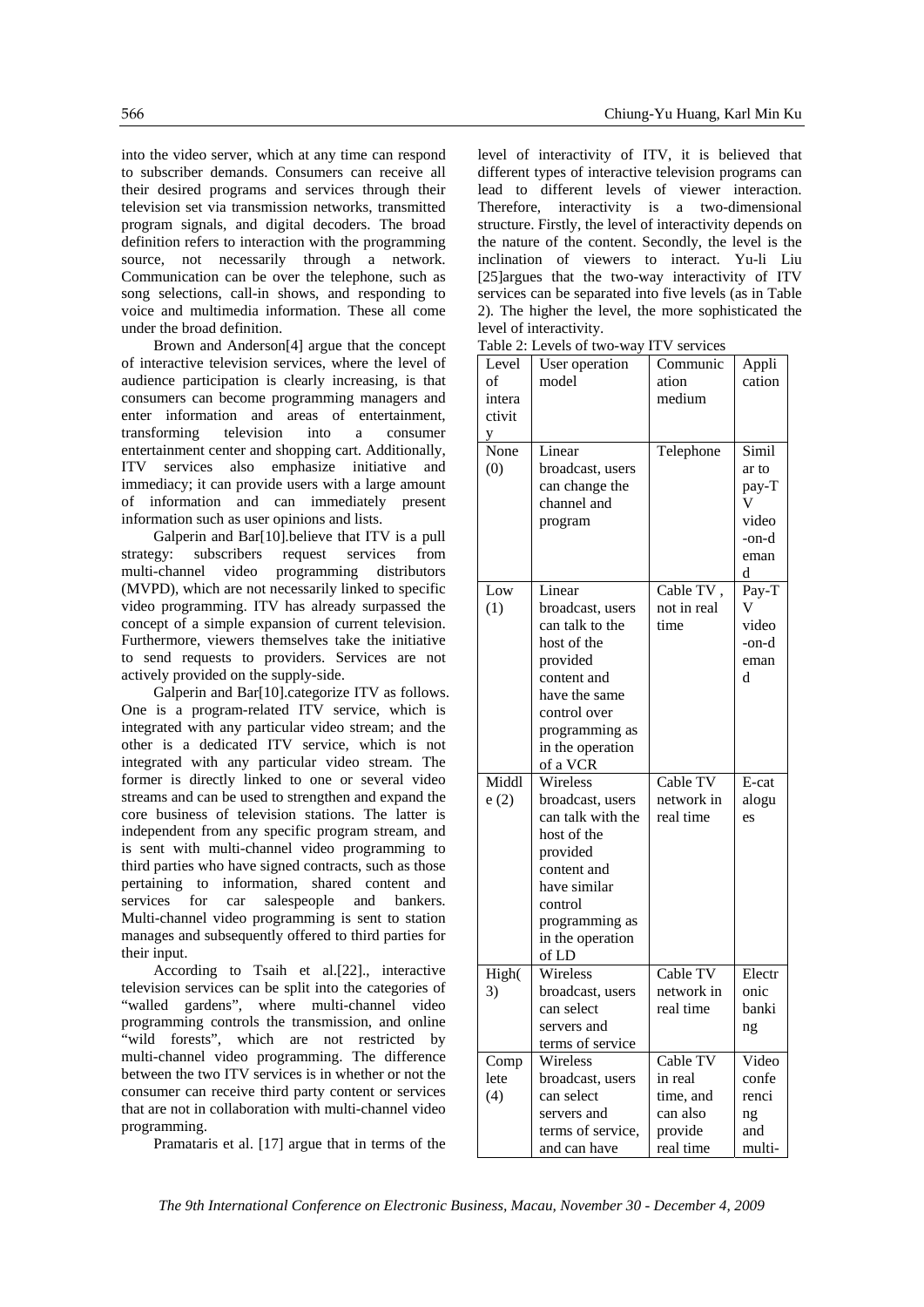| exchanges with<br>other users | voice and<br>video<br>streaming | playe<br>video<br>game |
|-------------------------------|---------------------------------|------------------------|
|-------------------------------|---------------------------------|------------------------|

Source: Yu-li Liu[25]

#### **3.Research method and limitations**

The topic of this study is relatively new, and the research method and limitations are particular. They are described below.

#### **3.1.Research method**

The purpose of this study is to clarify the concept of ITV services and confirm the key criteria for their operation (such as operation contents, process, elements and data return) to benefit future exploration of related topics. It is also related to discussion on governmental and national (broadcasting and technology) policy, legislation and industry support. Further, as the topic is relatively new, its promotion requires new mechanisms and there are many areas where knowledge is limited or relevant factors have not been confirmed.

Therefore, the nature of this study is similar to the qualitative research described by Marshall and Marshall and Rossman[16], which stretches across several different directions and social phenomena, has a naturalistic orientation and has an interpretive quality. Furthermore, the purpose of this study is, as Marshall and Marshall and Rossman[16]describe, an exploration into a novel and relatively uncharted system, and explore the relevant factors which have not yet been confirmed. This study has the value of qualitative research, it will therefore adopt this as its research method.

For qualitative research, the specific history and context is very important. This information largely exists in data and literature which must be reviewed. Then it is possible to describe meticulously and in detail specific values and beliefs [16]. Therefore, this study expands upon the analysis of Li Zhengxian[26]: a. Organized data; b. Determined categories, themes, styles and patterns; c. Organized data into groups according to category, theme, style or pattern; d. Tested emerging rational understanding gradually; e. Sought other possible explanations; f. Ordered key points and wrote a report; and g. Conducted deeper explorations and conclusions in the hope of bringing forward rational and objective content.

#### **3.2 Research limitations**

This study's research limitations are mainly in the limited literature and nature of the research.

A. Limited literature

a. Exclusive literature is limited; b. Significant literature focuses on technology, and there is confusion and overlap with the situation of network television; c. All current experiments and case studies are overseas, services are limited and first-hand information is difficult to obtain.

B. Research limitations

This study has innate qualitative research limitations, such as no supporting quantitative data, no statistical significance as analogy, no genuine empirical hypothesis and no structured research sequence.

**4.The basic characteristics of interactive television**  From the above analysis, it is clear that ITV can come under the categories of service or operation. However, both use the platform of television, have an interactive nature and fundamentally can derive content, process and key factors, and feedback material. This is described below.

Characteristic 1: Content of ITV

ITV service content, also called ITV content, refers to the ITV enhancement of television content. This offers users another interactive television content code which enables them to click and interact. Currently, the code is not embedded. The World Wide Web can be used to ameliorate understanding of the above terminology. Web pages are text with coding for hyperlinks, where another page of content appears after the user clicks on them. Currently, television content is just like the above-mentioned webpage text without the added hyperlink coding. ITV content, however, has the addition of this coding. Clicking on ITV links brings forward more ITV content, just like clicking on a web page hyperlink brings another web page.

ITV content can appear as soon as a subscriber turns on the television, and can also appear after the user clicks. Three explanations are given below of the key points in the appearance of ITV services and user exchange:

1.ITV broadcasted Contents:

This content is relayed according to a fixed schedule and is actively transmitted via the video stream of the channel in question. Subscribers only need particular equipment (currently a remote control) to select a channel and view content. This content can be either programming or advertising. The option for interactive television is included in transmitted ITV content. Subscribers can use this function to click and make selections, and transmit their opinions or view parallel ITV content. This is the origin of interactive television. In other words, for subscribers, ITV content provides scheduled programming and (still in its infancy but emerging nonetheless) windows for interactive television activities.

2. ITV enchanced contents

This content requires users to click within interactive television content for embedded ITV enchanced contents coding. Only then can they receive transmitted video files from video sites.

The ITV enchanced contents contains the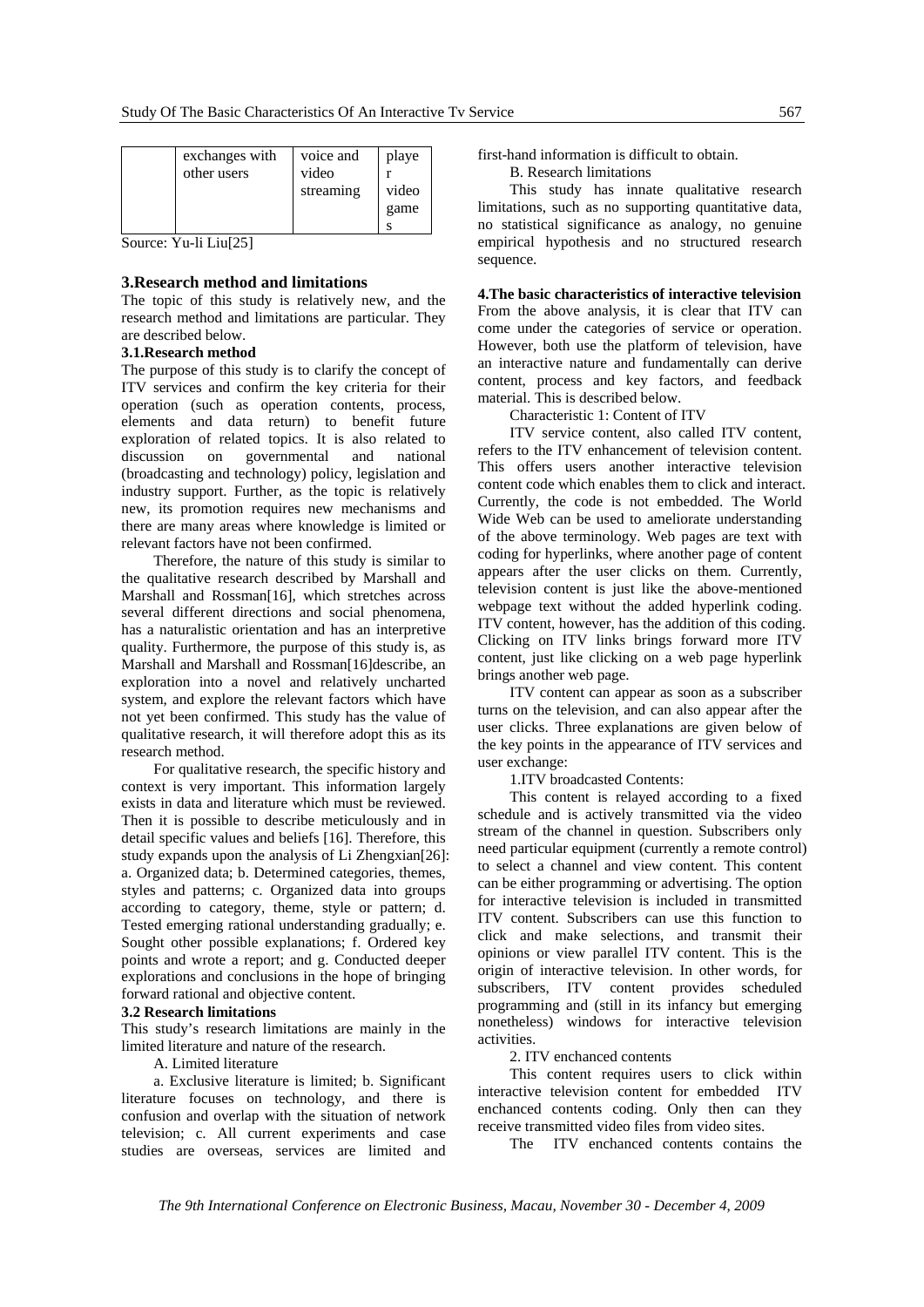option for embedded ITV coding. Users can utilize their equipment to click and make selections, and transmit their opinions or view parallel ITV content. This is an extension of ITV services. In other words, for users, ITV provides additional viewing content and is continuing to provide windows for interactive television activities.

#### 3. ITV inserted contents

This content is actively displayed in marquees or other small windows from broadcasting systems or video sites to present the text strings or graphics in ITV content or ITV enchanced contents. It does not require users to click as it automatically appears. Within inserted ITV content there is the option for embedded ITV coding, and consumers can use their equipment to click and make selections. They can also transmit their opinions or view parallel ITV content. In other words, for users, inserted ITV content provides additional viewing content, and with greater prevalence is providing windows for interactive television services.

For example, when users are watching an interactive television transmission of baseball from a broadcasting system, they can use the remote control to make selections from ITV enchanced contents, such as the uniform numbers of team members, sponsoring organizations, team member histories, or commercial product descriptions. If promoted products appear in the marquee, the remote control can be used to make a selection and receive the product description. Users can even conduct purchases or exchange pre- and post- purchase opinions. Also, if users are watching the broadcast of a political commentary, they can use the remote control to directly participate in public opinion polls.

Characteristic 2: Process and key criteria for ITV services

The discussion below is from the standpoint of consumers on the demand-side and system operators on the supply-side who directly come into contact (via cable television) with consumers.

A.Process

The enjoyment process for subscribers on the demand side is as follows:

Step 1: Watch. View the interactive television content.

Subscribers view the interactive content on a particular channel.

Step 2: Request. Submit a request for interactive television services.

When subscribers wish to submit a request for interactive television content, they can use certain equipment (currently a remote control) to make selections from broadcasts or inserted content and transmit requests for broadcast information or additional interactive content.

Step 3: Respond to ITV service requests.

Broadcast information should be entered into

operating equipment according to its instructions. To change the channel, return to Step 1. To view the requested ITV enchanced contents, go to Step 4.

Step 4: Continue or conclude a request – to continue or conclude an ITV service request.

When subscribers wish to continue their requested ITV service, that is, use their equipment again to select ITV (additional or inserted) content (such as transmitting their opinions, or again requesting ITV enchanced contents), or change the channel, they should return to Step 3.

When subscribers wish to end their request for ITV services, they use the equipment to click on the corresponding selection and return to Step 1. They can also directly select channels and return to Step 1, or turn off the television.

The provision process for supply-side (cable television) system operators is as follows:

Step 1: Broadcast. Broadcasting ITV content.

After (cable television) system operators obtain the content station managers include in their ITV broadcasted Contents, it is broadcast through the transmission system. Short relevant ITV enchanced contents can also be transmitted at the same time and temporarily stored in the consumer's set top box.

Step 2: Handle requests. Responding to and logging ITV service requests.

If the corresponding ITV enchanced contents is already stored in the consumer's set top box when the consumer submits a request for ITV services, the set top box can immediately display the content on the consumer's television screen. Through the return channel it can transmit related consumer usage data in regards to ITV services to (cable television) system operators to use when handling the main system and usage data logging system.

If the corresponding ITV enchanced contents is not temporarily stored in the consumer's set top box, then the set top box will immediately send a request for corresponding ITV enchanced contents through the return channel to the relevant back end system (such as a video server system, exchange system or customer service system) in the far-end video site. Through the return channel it will also send relevant usage information to (cable television) system operators who handle the main system and data logging.

The provision of the above ITV services, usage processes and relevant equipment can be seen in Figure 1.

B.Key criteria

The provision of content or services

The providers of television content or services can include program producers, television station managers, and advertising agents and companies (or third parties). Providers responsible for content or services should have the right skills, materials, hardware and software, and financial resources in

*The 9th International Conference on Electronic Business, Macau, November 30 - December 4, 2009*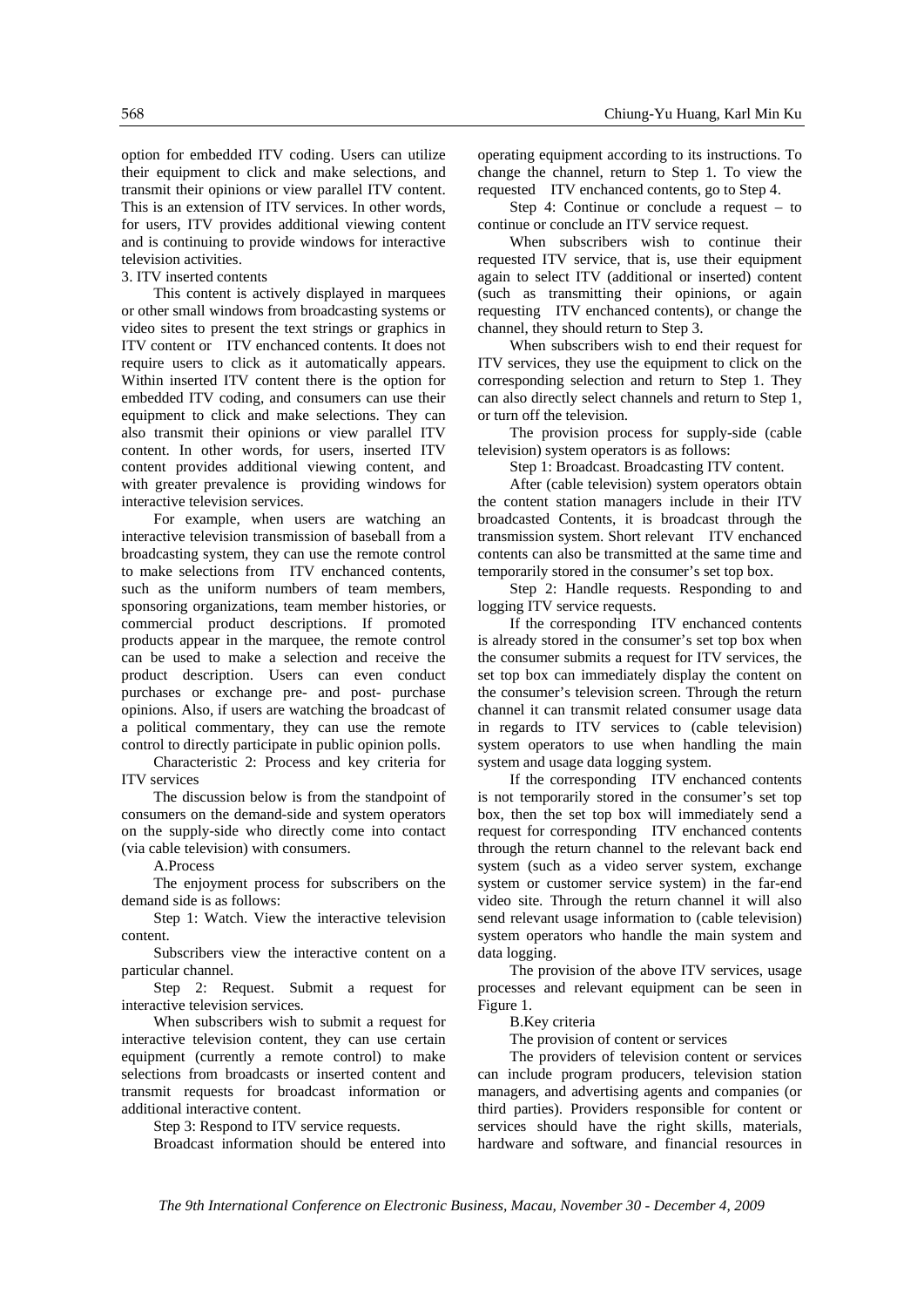order to fulfill the two criteria below: providing interactive television content or services, and ensuring the procedure is smooth.

The first criteria for providing interactive television content or services:

1. Produce ITV content or services.

2. Manage and control ITV content or services.

There are two methods in producing ITV content or services:

Method 1: Revise traditional television content to become interactive;

Method 2: Produce interactive television content directly.

Both methods must include the following:

(a) Content must be planned and produced for MPEG video streaming, which is necessary for ITV content; (b) ITV coding should be embedded in the program content described in (a); (c) This television content must be managed and controlled.

Method 1 adds the function of ITV content to traditional television content: 1. Produce MPEG video streamed television content; 2. Replan and reproduce television content described in (1) so it conforms to the requirements of ITV content, such as the production of MPEG video streamed content requesting and explaining user responses; 3. Embed corresponding interactive television coding and related functions for the MPEG video streamed television content mentioned in (1) and (2); and 4. Manage and control the above-mentioned ITV content. Content or service providers can take full responsibility for these tasks. Tasks 1 and 2 can be entrusted to other program producers, station managers, or advertising agents, or ITV service providers can take responsibility for Tasks 2, 3 and 4.

Tasks in Method 2 are to directly produce ITV content. There are two main forms:

1. Directly plan and produce television content so that it is suitable for interactive television services, and enter interactive content, such as requests for consumers to respond to topics and explanations after these responses, into MPEG video streaming before embedding the necessary code for additional ITV into the content; and 2. Manage and control the above-mentioned ITV content. ITV service providers can also take full responsibility for these tasks, or Task 2 can be entrusted to an ITV service supplier.

Integration and presentation of channel (broadcast) content

Individuals who integrate and present ITV content may be station managers or system operators. They must have the right skills, source material, hardware and software, and financial resources to fulfill the criteria below: to provide pre-integrated ITV content for channels and ensure it is presented in its entirety.

Criterion 1 is to provide pre-integrated ITV content (including programs and advertisements) for channels. This refers to the integration of ITV relay, attachments, inserted content and non-interactive TV content to become content for one or many channels.

As for Criterion 2, which is to ensure the delivery of ITV content in its entirety, it is necessary to sign a contract with the broadcasting channel's (cable television) system operators to obtain the commitment to ensure that there will be no disturbance to the broadcast. This commitment includes: the verification that there are no problems with pre-integrated ITV content for the channel; verification that there are no problems with the relay of additional and inserted ITV content; and the guarantee that the set top boxes or home terminals of subscribers can handle and present all the ITV content.

Transmission of ITV channel content and handling of ITV services

Those who handle the transmission of ITV channel content and ITV services can be system operators. They need to have the right skills, source material, hardware and software, and financial resources to completely fulfill the two criteria below: transmit ITV content in its entirety and comprehensively handle ITV services for customers.

The task for Criterion 1, which is the complete transmission of ITV services, is to provide a broadcast system and signal channels for transmission systems to broadcast ITV content.

Criterion 2 is the comprehensive handling of ITV customer services. The four main items are: 1. A return channel to transmit signals of user service requests to system operators' video sites, and transmit ITV (additional and inserted) content from back-end systems (such as video server networks of content providers or station managers) to subscribers; 2. Video sites, back-end systems and network connections to receive and decipher signals of user service requests, and respond to these requests; 3. Subscriber set top boxes or home terminals to show the ITV content from the operator; and 4. Information systems to record customer usage information.

According to Galperin and Bar's (2002) description, it is best to use a broadband internet connection for the return channel described in Criterion 2. Video sites are responsible for handling and recording user requests for services. They receive and decipher service request signals transmitted by subscriber set top boxes or other systems, record user-related response data, and command self-related systems or back end system operations to respond to user requests. These video sites usually include a main system and data logging system. The back end system receives video site commands and transmits appropriate responses to all kinds of ITV service requests to subscriber set top boxes. This usually includes video server computer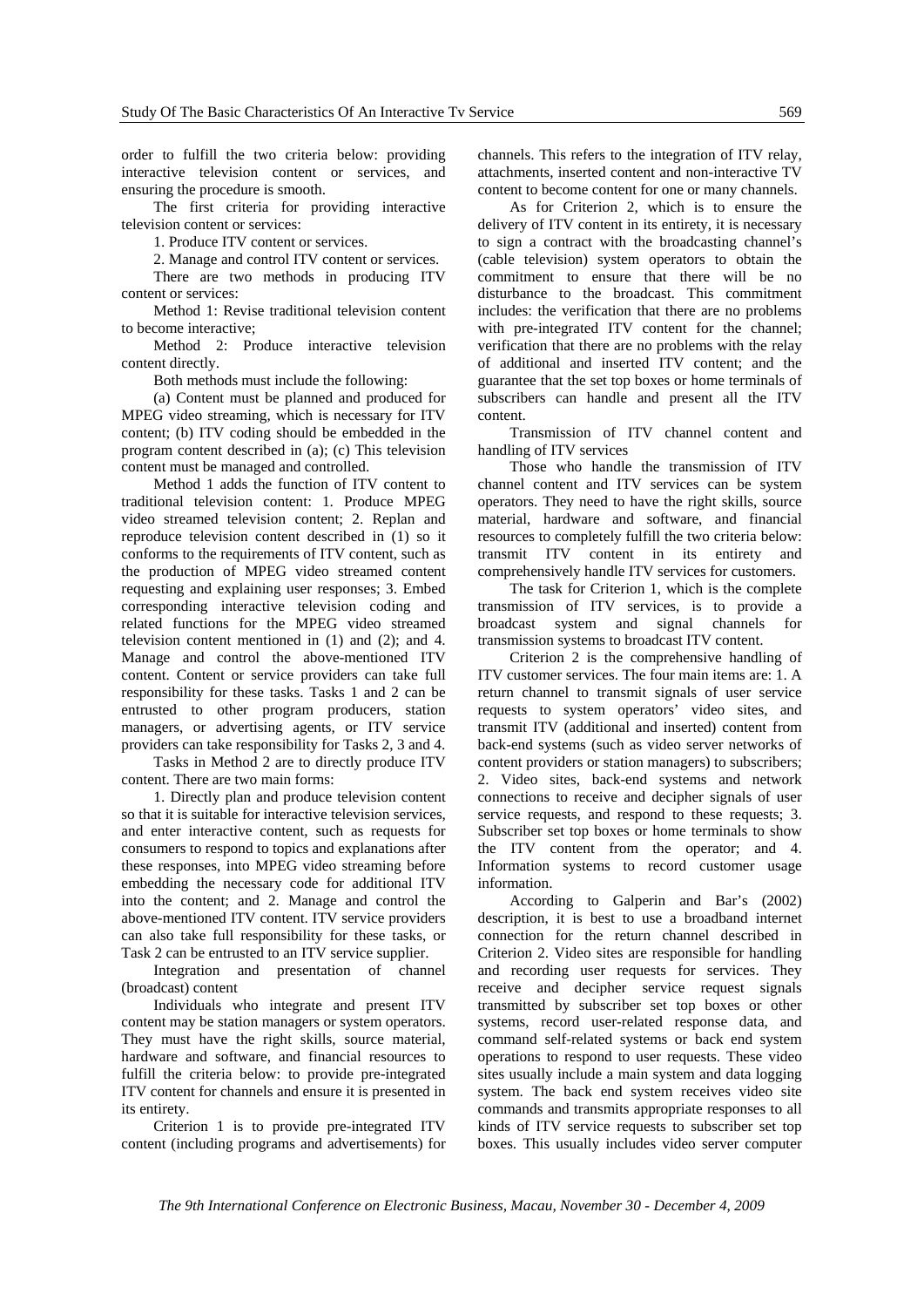systems, exchange systems, and customer service systems. The video server computer system is the most important in presenting television content. It can deposit a large amount of attached ITV content and receive commands and transmit appropriate attached ITV content to subscriber set top boxes.

Operators themselves can handle tasks related to additional ITV services in Criterion 1 and 2, and can wholly or partially entrust responsibility to ITV service suppliers.

C. Enjoyment of services

To enjoy ITV services, subscribers must first order them from their ITV service provider (such as the cable television system operator). Second, they need to have a set top box or home terminal equipment which can receive and handle ITV services or content and link up with the main video servers of ITV service providers, and also equipment which can activate additional code for ITV services or content and convey requests for ITV services, such as a remote control.

The composition of the structure of the ITV service criteria can be seen in Figure 2.

Characteristic 3: Return information for ITV services

It is necessary to obtain user information in the processes of providing and enjoying ITV services, and carry out follow up work. As this information is transmitted through return channels, it is called return information. If the information is processed, it is called processed return information.



#### Figure2:Conponents

If users have a response or reaction towards ITV services or content, they can directly record this themselves through subscriber terminal equipment (currently a set top box), or after the user transmits to the above-mentioned subscriber terminal through certain operational equipment (currently a remote control), he or she can handle the main system and data logging systems of video sites achieved with the two methods through the return channels of system operators who log return information.

Detailed information can be separated into 1: Situational details (responses): when a subscriber opens, changes or lingers over certain ITV content, such as when the subscriber turns on the television, or changes the channel or content. The subscriber's home terminal equipment records the information in detail, such as the program viewed, the content, or time period. With this data it is possible to effectively understand actual consumer responses. 2. Opinion details (replies): when consumers enter selections or numbers with particular equipment, such as entering numbers representing their selections and voting for the best performer or topic, entering data to participate in service quality evaluations, or entering selections that represent their opinions and opinions on the service quality. With this information it is possible to effectively deduce viewers opinions and the particular demands that subscribers hold toward their ITV usage.

From the above it can be observed that return information is a consumer response or reply to ITV services. But how can (cable television) system operators record and handle return information? First and foremost, in the process of organizing and analyzing the data, they may derive the positive and negative aspects of the broadcast or provided content and make improvements in order to promote an increase in ratings. Secondly, system operators may offer or sell the first-hand return information or processed return information, and obtain tangible or intangible benefits such as cooperation or direct profit. If system operators liaise with producers and station managers, they may further understand the viewing habits and opinions of consumers. This can promote a better understanding of consumer preferences, behaviour and time periods in which they watch television. It may also aid the further development in the area of ITV and, more generally, contribute to increasing television ratings.

The technological development of video-on-demand, broadcasts, and news reports continues to gain pace. Meanwhile the cost of relevant hardware and software is decreasing, along with the difficulties in recording return information and cost of resources. Recorded content is also becoming deeper and wider. However, as operators collect return information they should be cognizant of the fact that the main objective of subscribers using ITV services is enjoyment, and not return information. Therefore, when operators wish to collect return information, they need to offer suitable rewards. Only then will they attract enthusiastic responses. Moreover, the greater the number of items and the more time consuming the process, the more likely it is that they will be dissatisfied and responses will be harder to obtain. Attention must be paid to legal standards; personal information should be respected; and there should be adjustment for psychological resistance and encouragement to take the time required.

#### **5.Conclusion and recommendation**

*The 9th International Conference on Electronic Business, Macau, November 30 - December 4, 2009*